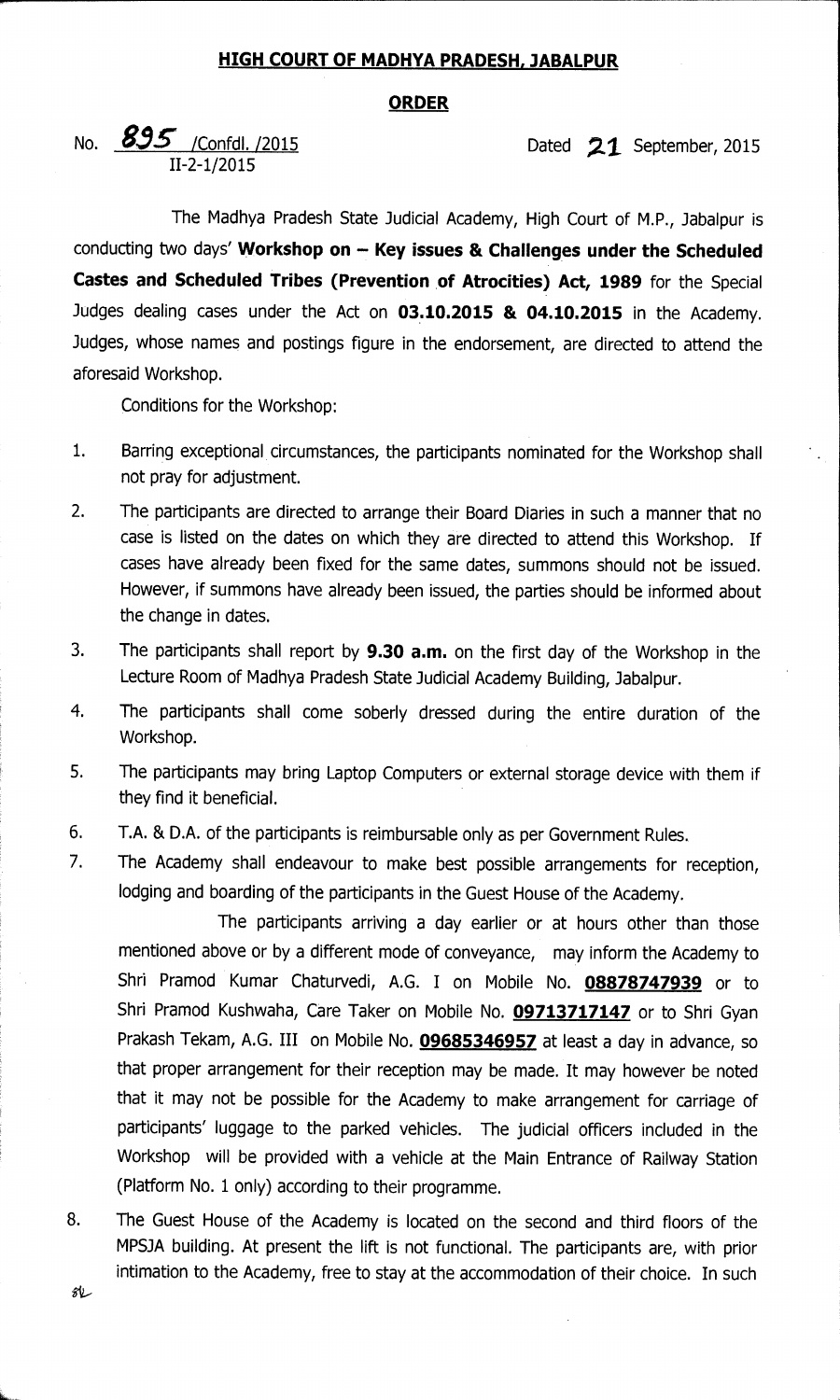a case the participants shall be entitled to T.A. & D.A. as per rules. However, it would not be possible for the Academy to make arrangements for pick up from and drop back to such place.

- 9. The accommodation in the Guest House of the Academy shall be available to the participants a day prior to the commencement of the Workshop and upto 10.00 a.m. on the succeeding day of the end of Workshop.
- 10. The participants shall be provided with tea, breakfast, lunch and dinner during the period of stay for the Workshop, free of charge.

BY ORDER OF HON'BLE THE CHIEF JUSTICE

IL) **(VED PRAKASH) REGISTRAR GENERAL** 

Endt. No.  $896$  /Confdl. /2015 II-2-1/2015

Dated 21 September, 2015

Copy forwarded to:-

- 1. The Deputy Controller, Govt. Central Press, Arera Hills, Habibganj, Bhopal-6 for publication in the next issue of the M.P. Gazette,
- 2. The Principal Secretary, Govt. M.P. Law & Legislative Affairs Department, 1st Floor, Vindhyachal Bhawan, Bhopal, Pin 462 006, for information.
- 3. The Accountant General, (I), M.P. Gazetted Audit Department, Gwalior, for information.
- 4. The Accountant General, (II), Gwalior, for information.
- 5.
	- 1. Shri Dilip Kumar Mishra, Special Judge SC/ST (PA) Act, Sehore
	- 2. Shri Dheeman Narayan Shukla, Special Judge SC/ST (PA) Act, Ratlam
	- 3. Shri Jagat Mohan Chaturvedi, Special Judge SC/ST (PA) Act, Balaghat
	- 4. Shri Jogendra Kumar Verma, Special Judge SC/ST (PA) Act, Morena
	- 5. Shri Deepak Kumar Agarwal, Special Judge SC/ST (PA) Act, Bhind
	- 6. Shri Kushal Pal Singh, Special Judge SC/ST (PA) Act & N.D.P.S. Act, Rajgarh
	- 7. Shri Ram Narayan Choudhary, Special Judge SC/ST (PA) Act, Panna
	- 8. Shri Bharat Bhushan Shrivastava, Special Judge SC/ST (PA) Act, Chhatarpur
	- 9. Shri Arvind Kumar Shrivastava (Jr.), Special Judge SC/ST (PA) Act, Dhar
	- 10. Shri Sanjeev Datta, Special Judge SC/ST (PA) Act, Sagar
	- Shri Rishabh Kumar Singhai, ASJ, Special Court No. 9, under Electricity Act., Jabalpur, 11. under orders of transfer to Jabalpur, as Special Judge SC/ST (PA) Act, Jabalpur
	- 12. Shri Tarkeshwar Singh, Special Judge SC/ST (P.A.) Act, Damoh
	- 13. Shri Amar Nath (Kesharwani), Special Judge SC/ST (P.A.) Act, Guna
	- 14. Shri Arvind Kumar Shukla, Special Judge SC/ST (PA) Act, Katni
	- 15. Shri Surendra Kumar Turkar, Special Judge SC/ST (P.A.) Act, Mandla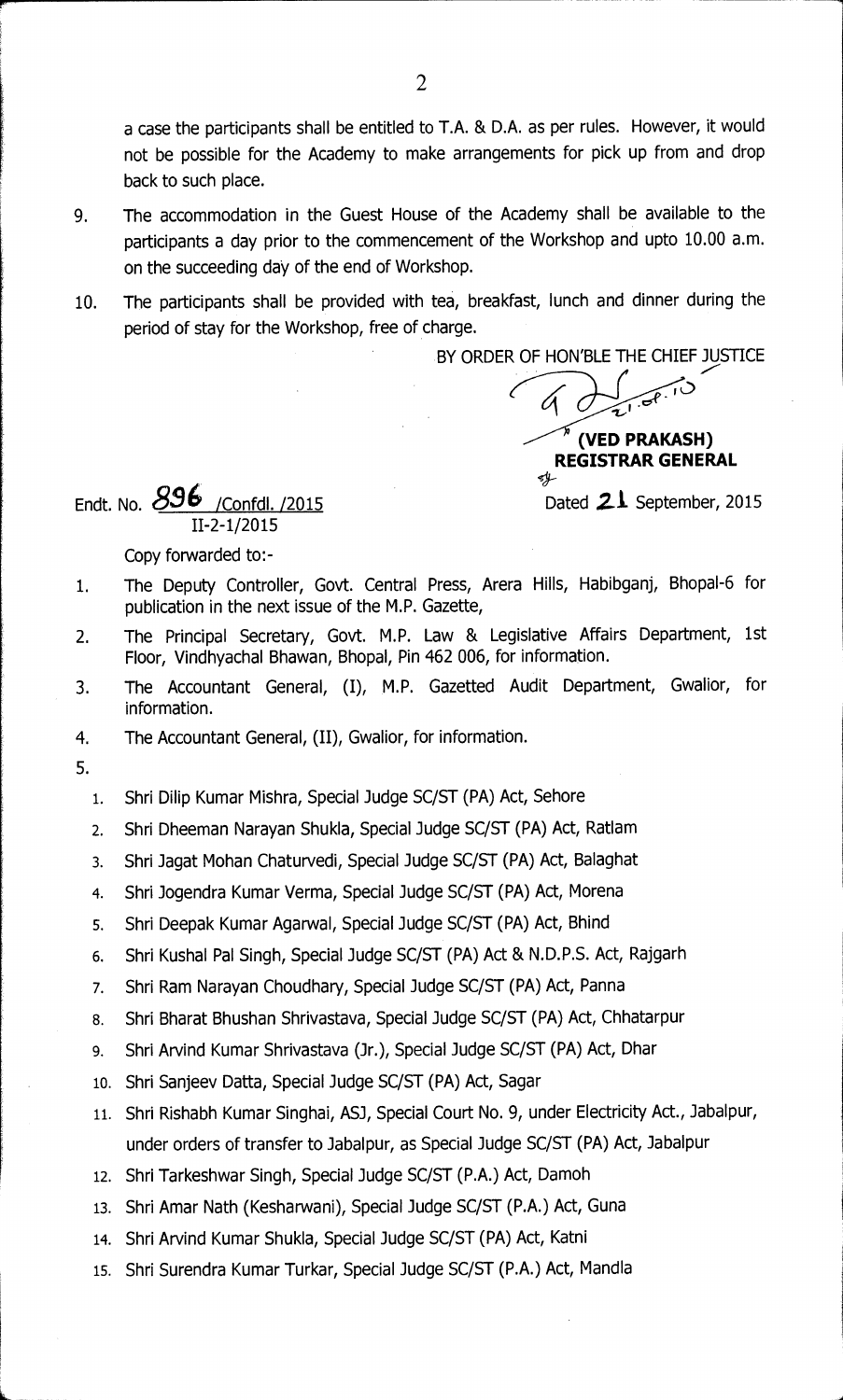- 16. Shri Shriram Dinkar, Special Judge SC/ST (PA) Act, Shivpuri
- 17. Shri Liladhar Borasi, Special Judge SC/ST (P.A.) Act, Mandsaur
- 18. Shri Rajeev Kumar Shrivastava (Jr), Special Judge SC/ST (P.A.) Act, Chhindwara
- 19. Shri Avinash Kumar Khare, Special Judge SC/ST (PA) Act, Shajapur
- zo. Dr. Jagdish Chandra Sunhare, Special Judge SC/ST (P.A.) Act, Sidhi
- 21. Shri Anil Kumar Mohaniya, Special Judge SC/ST (PA) Act, Harda
- 22. Shri Rameshwar Gangaram Kothe, Special Judge SC/ST (PA) Act, Hoshangabad
- 23. Shri Jairam Singh Kataria, Special Judge SC/ST (P.A.) Act, Tikamgarh
- 24. Smt. Shashi Kala Chandra, Special Judge SC/ST (PA) Act, Khandwa
- 25. Shri Shiv Badan Verma, Special Judge SC/ST (PA) Act, Shahdol
- 26. Shri Bharat Singh Ouhariya, Special Judge SC/ST (P.A.) Act, Datia
- 27. Smt. Laxmi Sharma, IX AD3, Ujjain, under orders of transfer to Ujjain, as Special Judge SC/ST (PA) Act, Ujjain
- 28. Shri Sanjay Shukla, Special Judge SC/ST (P.A.) Act, Rewa
- 29. Shri Dinesh Kumar Paliwal, Special Judge SC/ST (PA) Act, Bhopal
- 30. Shri Chandresh Kumar Khare, Special Judge SC/ST (PA) Act, Narsinghpur
- 31. Shri Kailash Chandra Bangar, Special Judge SC/ST (PA) Act, Jhabua
- 32. Shri Roopesh Chandra Varshney, Special Judge SC/ST (PA) Act, Neemuch
- 33. Shri Ramesh Kumar Soni, Special Judge SC/ST (PA) Act, Vidisha
- 34. Shri Achal Kumar Paliwal, Special Judge SC/ST (PA) Act, Indore
- 35. Shri Hridesh, Special Judge SC/ST (PA) Act, Betul
- 36. Shri Akhilesh Joshi, II AD3, Barwani, under orders of transfer to Barwani, as Special Judge SC/ST (PA) Act, Barwani
- 37. Shri Virendra Pratap Singh, Special Judge SC/ST (PA) Act, Seoni
- 38. Shri Surendra Kumar Shrivastava (Sr), Special Judge SC/ST (PA) Act, Mandleshwar

For information and compliance with a direction to the participants that they should compulsorily appear at M.P.S.J.A. Building at Jabalpur on aforesaid date and time as mentioned in order.

- 6. The District & Sessions Judge, Sehore/ Ratlam/ Balaghat/ Morena/ Bhind/ Rajgarh/ Panna/ Chhatarpur/ Dhar/ Sagar/ Jabalpur/ Damoh/ Guna/ Katnai/ Mandla/ Shivpuri/ Mandsaur/ Chhindwara/ Shajapur/ Sidhi/ Harda/ Hoshangabad/ Tikamgarh/ Khandwa/ Shahdol/ Datia/ Ujjain/ Rewa/ Bhopal/ Narsinghpur/ Jhabua/ Neemuch/ Vidisha/ Indore/ Betul/ Barwani/ Seoni/ Mandleshwar for information and necessary action with a request to instruct the participants Judicial Officers to remain present at M.P.S.J.A. building at Jabalpur on the date and time given in the order, positively.
- 7. Registrar (I.T.), High Court of Madhya Pradesh, Jabalpur, for sending copy of order by e-mail to following Judicial Officers:-
	- 1. District Judge (Inspection), High Court Premises, Jabalpur/ District Judge (Inspection), J.E.-1, Judges Enclave, Residency Area, Indore-452001./ District Judge (Inspection), 28/B, Race-course Road, Opposite Maila Ground, Gwalior (M.P.), for information.
	- 2. Principal Registrar, High Court of M.P., Bench Indore, for information